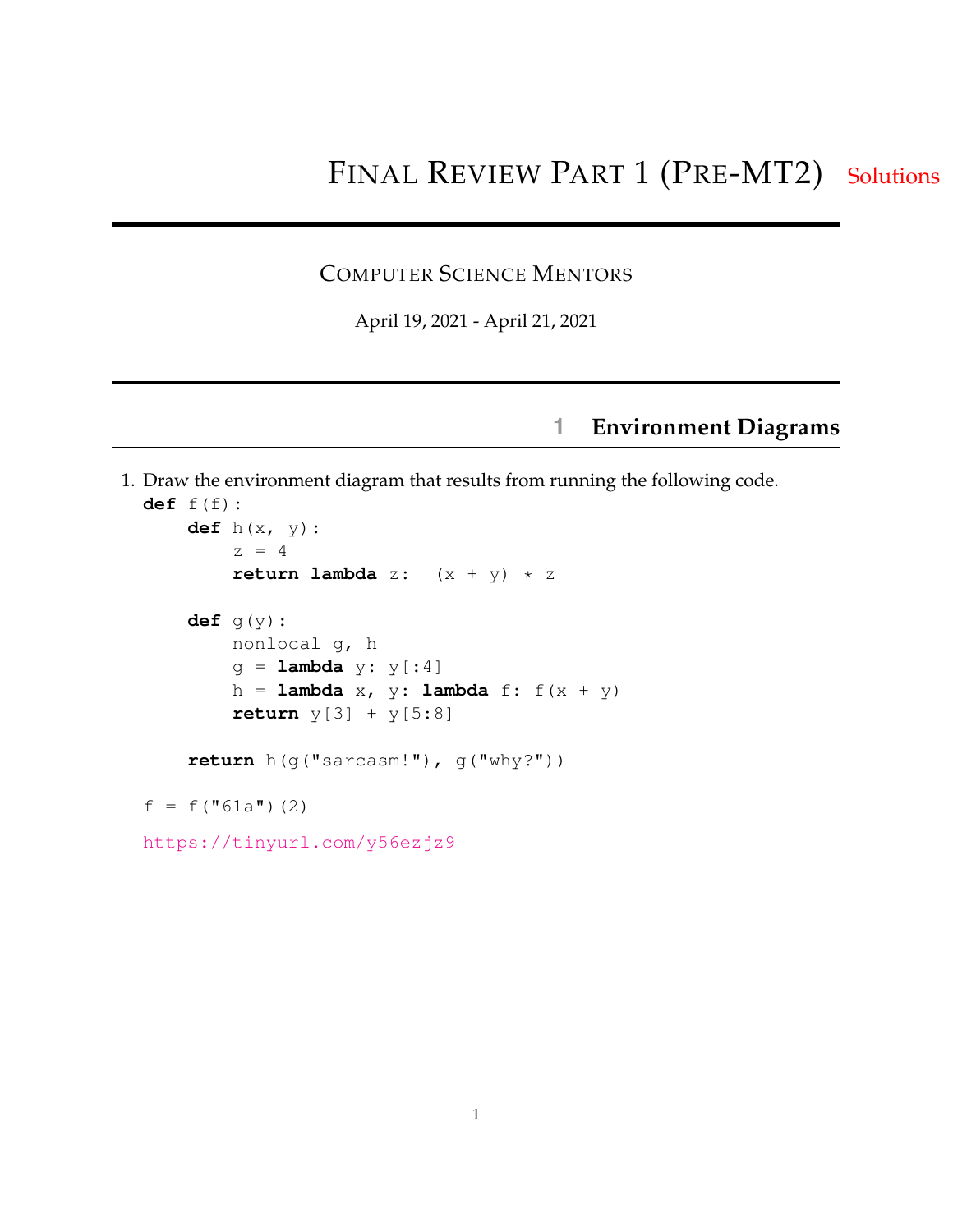2. Fill in each blank in the code example below so that its environment diagram is the following. You do not need to use all the blanks.



```
fruit = [1, 2, [3, 4]]fruit.append(fruit)
fruit[3][2].append([5, 6])
fruit[2][2].append(fruit[2])
fruit[3][3][2][2][2][1] = 4
```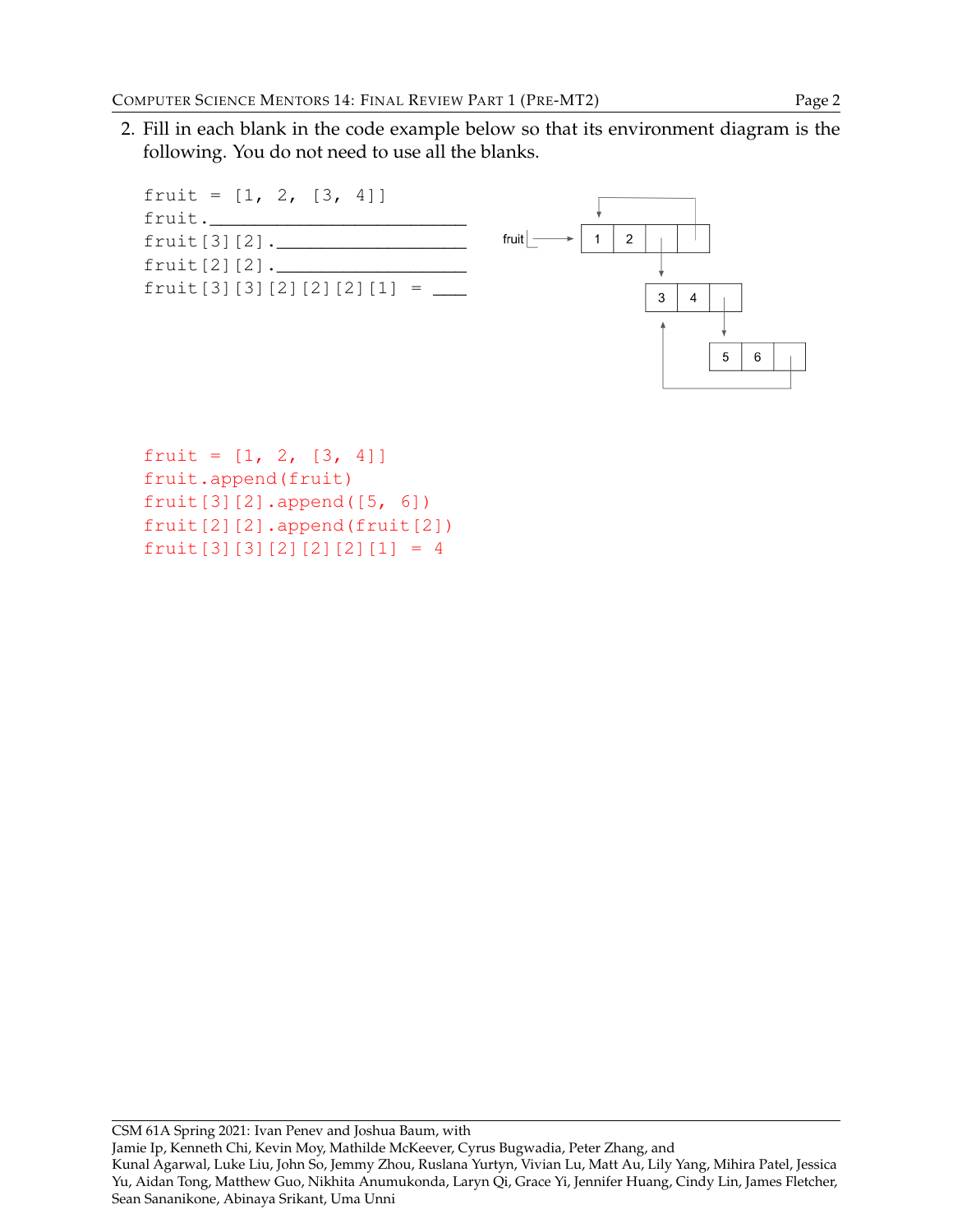### **2 OOP**

1. The DLList class is a spin off of the normal Link class we learned in class; each DLList link has a prev attribute that keeps track of the previous link and a **next** attribute that keeps track of the next link. Fill in the following methods for the DLList class.

```
(a) class DLList:
     """
     \gg lst = DLList(6, DLList(1))
     >>> lst.value
     6
     >>> lst.next.value
     1
     >>> lst.prev.value
     AttributeError: 'NoneType' object has no attribute 'value
        '"""
     empty = None
     def __init__(self, value, next=empty, prev=empty):
       ________________________________
       ________________________________
       ________________________________
  def __init__(self, value, next=empty, prev=empty):
     self.value = value
     self.next = next
     self.prev = prev
(b) def add_last(self, value):
       """
       \Rightarrow \Rightarrow \qquad lst = DLList(6)
       >>> lst.add_last(1)
       >>> lst.value
       6
       >>> lst.next.value
       1
       >>> lst.next.prev.value
       6
       """
```
CSM 61A Spring 2021: Ivan Penev and Joshua Baum, with

Jamie Ip, Kenneth Chi, Kevin Moy, Mathilde McKeever, Cyrus Bugwadia, Peter Zhang, and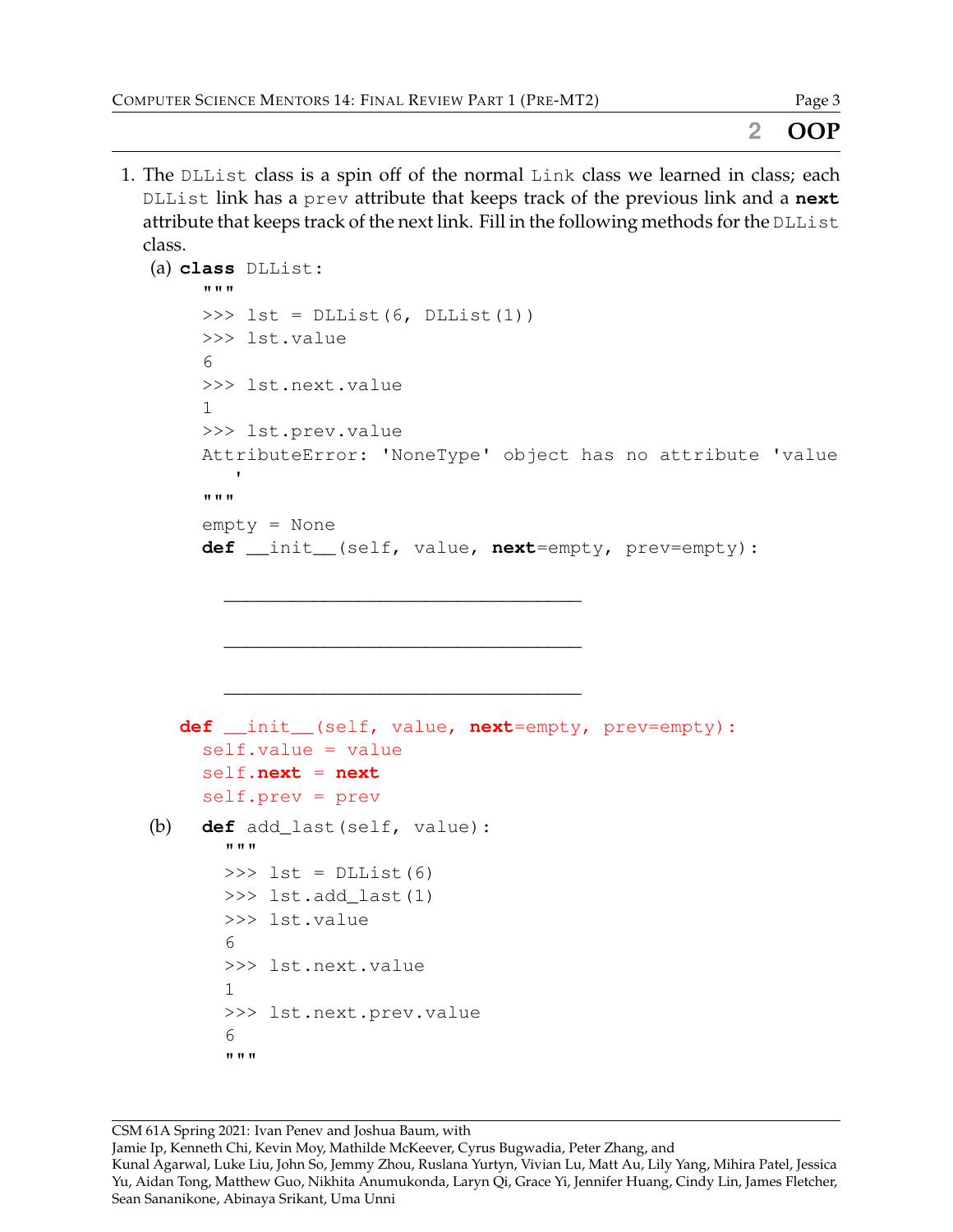COMPUTER SCIENCE MENTORS 14: FINAL REVIEW PART 1 (PRE-MT2) Page 4

pointer = self **while** \_\_\_\_\_\_\_\_\_\_\_\_\_\_\_\_\_\_\_\_\_\_\_\_\_\_\_\_\_\_\_\_\_\_: \_\_\_\_\_\_\_\_\_\_\_\_\_\_\_\_\_\_\_\_\_\_\_\_\_\_\_\_\_\_\_\_\_\_\_\_\_  $\frac{1}{2}$  = DLList( $\frac{1}{2}$ **def** add\_last(self, value): pointer = self **while** pointer.**next** != DLList.empty: pointer = pointer.**next** pointer.**next** = DLList(value, DLList.empty, pointer) (c) **def** add\_first(self, value): """  $\Rightarrow$  lst = DLList('A') >>> lst.add\_first(1) >>> lst.value 1 >>> lst.next.value  $' A'$ >>> lst.next.prev.value 1 >>> lst.add\_first(6) >>> lst.value 6 >>> lst.next.next.prev.value 1 """ old first = DLList() \_\_\_\_\_\_\_\_\_\_\_\_\_\_\_ = \_\_\_\_\_\_\_\_\_\_\_\_\_\_\_\_\_\_\_\_\_\_\_\_\_\_\_\_\_\_\_ \_\_\_\_\_\_\_\_\_\_\_\_\_\_\_ = \_\_\_\_\_\_\_\_\_\_\_\_\_\_\_\_\_\_\_\_\_\_\_\_\_\_\_\_\_\_\_ **if** \_\_\_\_\_\_\_\_\_\_\_\_\_\_\_\_\_\_\_\_\_\_\_\_\_\_\_\_\_\_: \_\_\_\_\_\_\_\_\_\_\_\_\_\_\_\_\_\_\_\_\_\_\_\_\_\_\_\_\_\_\_\_\_\_\_\_\_\_\_\_\_\_\_\_\_\_\_ **def** add\_first(self, value): old\_first = DLList(self.value, self.**next**, self) self.value = value self.**next** = old\_first

CSM 61A Spring 2021: Ivan Penev and Joshua Baum, with

Jamie Ip, Kenneth Chi, Kevin Moy, Mathilde McKeever, Cyrus Bugwadia, Peter Zhang, and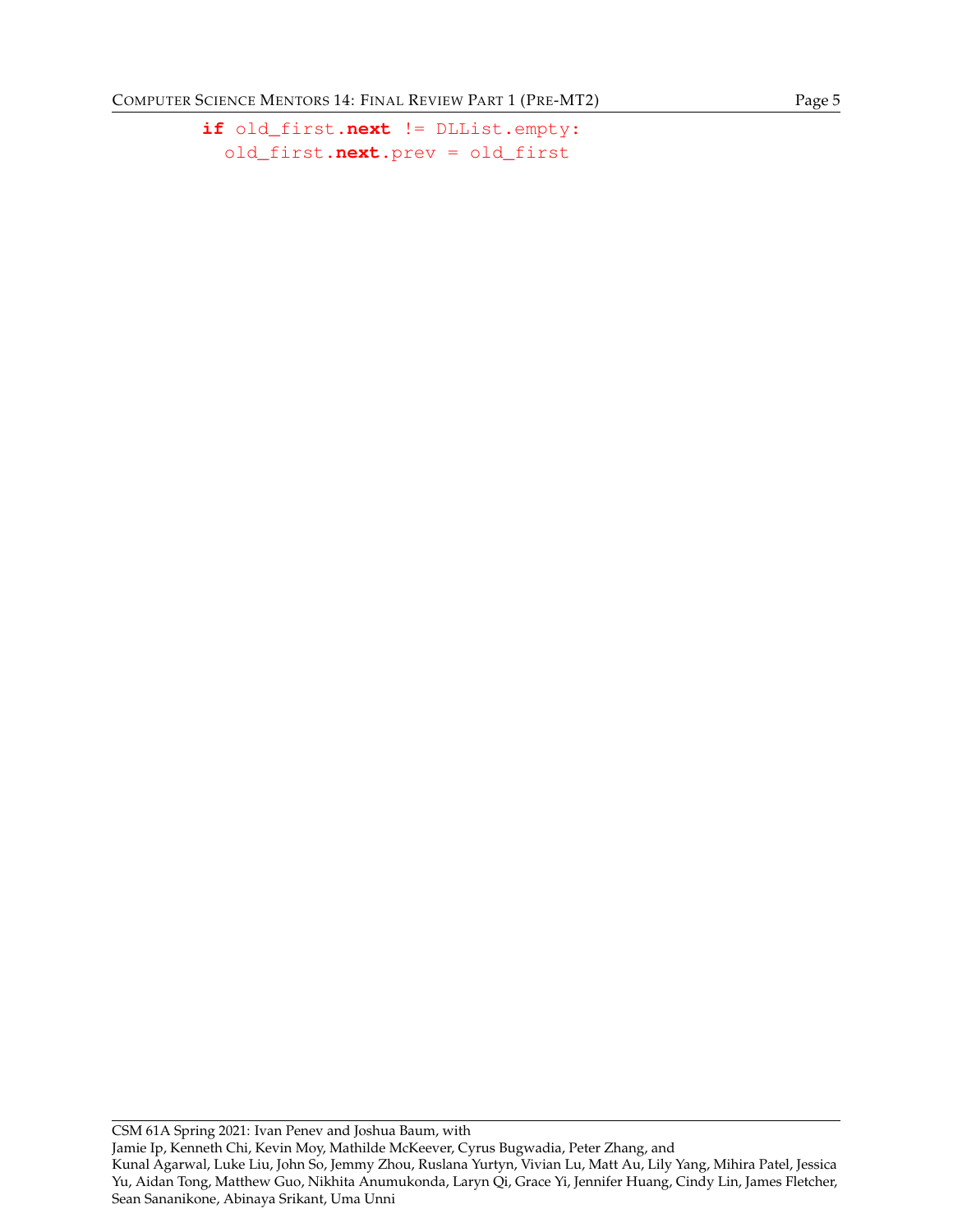# **3 Complexity**

- 1. **Fast Exponentiation:** in this problem, we will examine a real-world algorithm used to improve the speed of calculating exponents.
	- (a) First, express the runtime of the naive exponentiation algorithm in big- $\theta$  notation.

```
def exp(b, n):
    if n == 0:
        return 1
    else:
        return b * exp(b, n - 1)
```
 $\theta(n)$ . *n* decreases by 1 each call, so there are naturally *n* calls.

(b) Now, express the runtime of the fast exponentiation algorithm in big- $\theta$  notation.

```
def fast_exp(b, n):
    if n == 0:
        return 1
    elif n % 2 == 0: # Assume square runs in constant time
        return square(fast_exp(b, n // 2))
    else:
        return b * fast\_exp(b, n - 1)
```
 $\theta(\log n)$ . *n* is halved each call, so the number of calls is the number of times *n* must be halved to get to 1. This is  $\log n$ .

(c) What about this slightly modified version of fast\_exp?

```
def fast_exp(b, n):
    for \Delta in range(50 \times n):
        print("Killing time")
    if n == 0:
        return 1
    elif n % 2 == 0:
        return square(fast_exp(b, n // 2))
    else:
        return b * fast\_exp(b, n - 1)
```
 $\theta(n)$ . Ignore the constant term. The first call will perform n operations, the second call will perform  $n/2$  operations, the third will perform  $n/4$  operations, etc. Using geometric series, we see this adds up to  $2n$ , which is n if we ignore constant terms.

CSM 61A Spring 2021: Ivan Penev and Joshua Baum, with

Jamie Ip, Kenneth Chi, Kevin Moy, Mathilde McKeever, Cyrus Bugwadia, Peter Zhang, and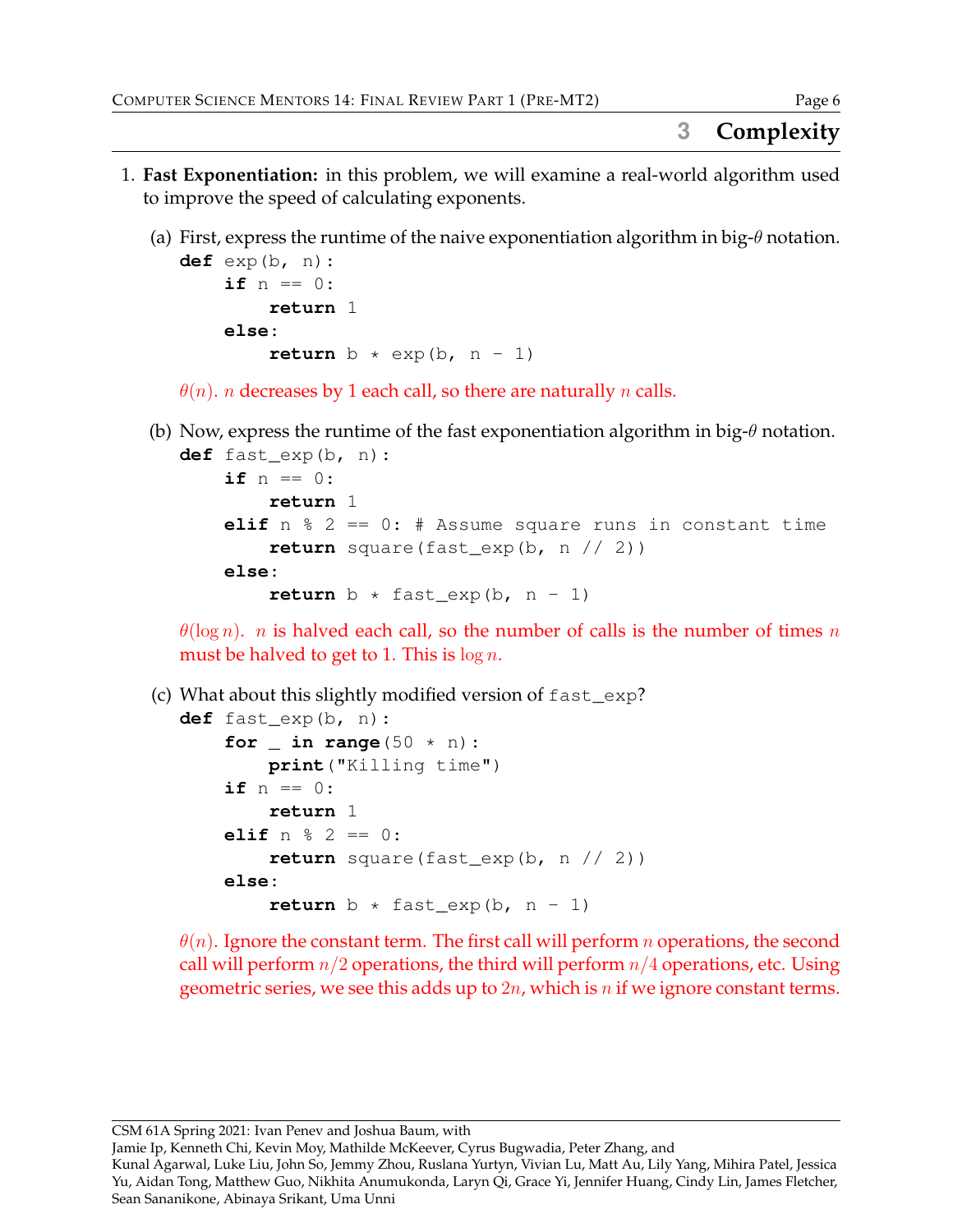1. Implement rotate, which takes in a tree and rotates the labels at each level of the tree by one to the left destructively. This rotation should be modular (That is, the leftmost label at a level will become the rightmost label after running rotate). You do NOT need to rotate across different branches.

For example, given tree t on the left,  $\text{rotate}(t)$  should mutate t to give us the right.



CSM 61A Spring 2021: Ivan Penev and Joshua Baum, with

Jamie Ip, Kenneth Chi, Kevin Moy, Mathilde McKeever, Cyrus Bugwadia, Peter Zhang, and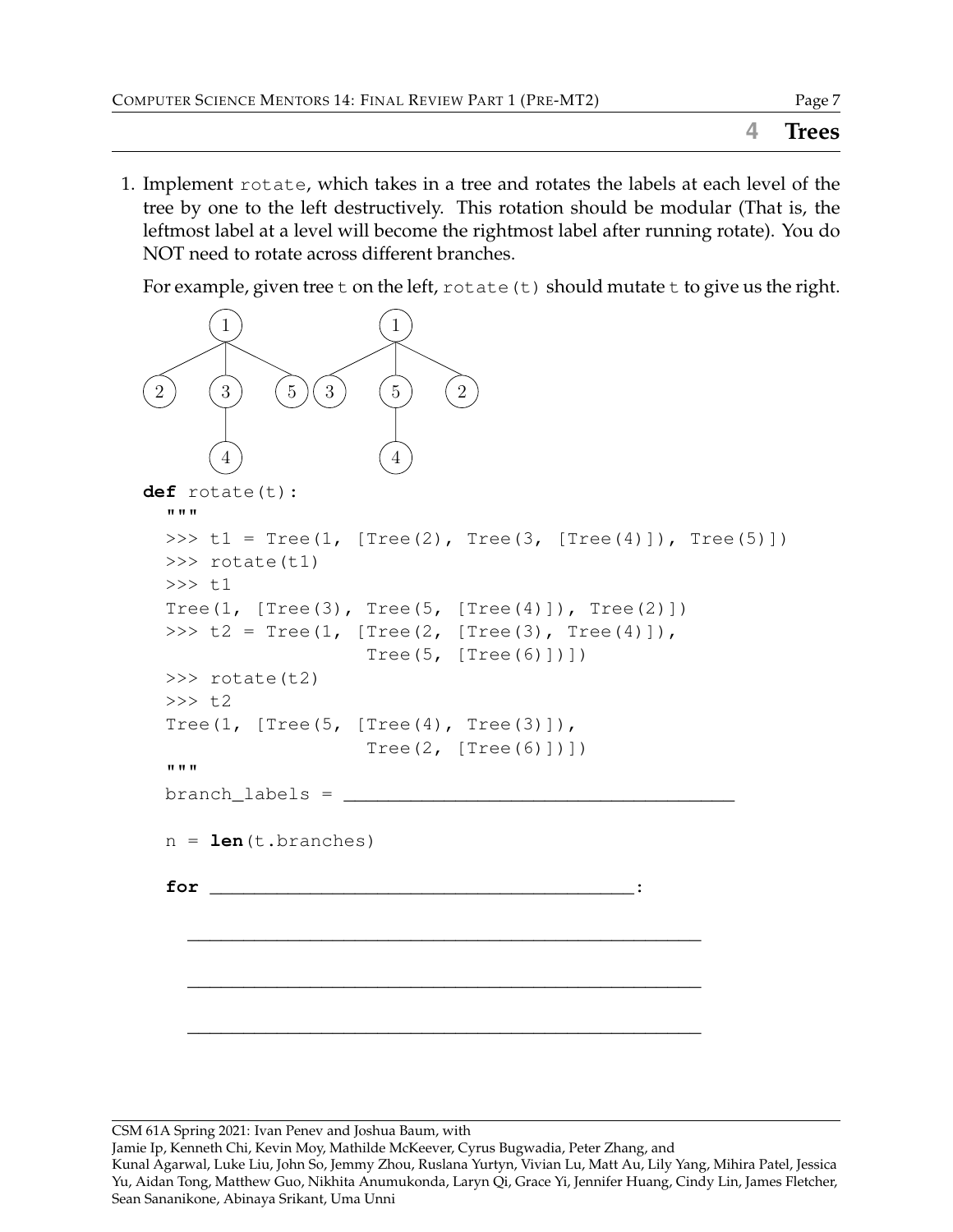```
def rotate(t):
  branch_labels = [b.label for b in t.branches]
  n = len(t.branches)for i in range(n):
    branch = t.branches[i]branch.label = branch_labels[(i + 1) % n]
    rotate(branch)
```
## **5 Generators**

1. (a) Implement n\_apply, which takes in 3 inputs  $f$ , n, x, and outputs the result of applying f, a function, n times to x. For example, for  $n = 3$ , output the result of  $f(f(f(x)))$ .

```
def n_apply(f, n, x):
  """
  >>> n_apply(lambda x: x + 1, 3, 2)
  5
  """
  for __________________________:
    x =return _______________________
def n_apply(f, n, x):
  for i in range(n):
    x = f(x)return x
```
(b) Now implement list gen, which takes in some list of integers lst and a function f. For the element at index i of lst, list gen should apply f to the element i times and yield this value  $1st[i]$  times. You may use n apply from the previous part.

```
def list_gen(lst, f):
  """
  >>> a = list_gen([1, 2, 3], lambda x: x + 1)
  \gg list(a)
  [1, 3, 3, 5, 5, 5]
  """
```

```
CSM 61A Spring 2021: Ivan Penev and Joshua Baum, with
```
Jamie Ip, Kenneth Chi, Kevin Moy, Mathilde McKeever, Cyrus Bugwadia, Peter Zhang, and

Kunal Agarwal, Luke Liu, John So, Jemmy Zhou, Ruslana Yurtyn, Vivian Lu, Matt Au, Lily Yang, Mihira Patel, Jessica Yu, Aidan Tong, Matthew Guo, Nikhita Anumukonda, Laryn Qi, Grace Yi, Jennifer Huang, Cindy Lin, James Fletcher, Sean Sananikone, Abinaya Srikant, Uma Unni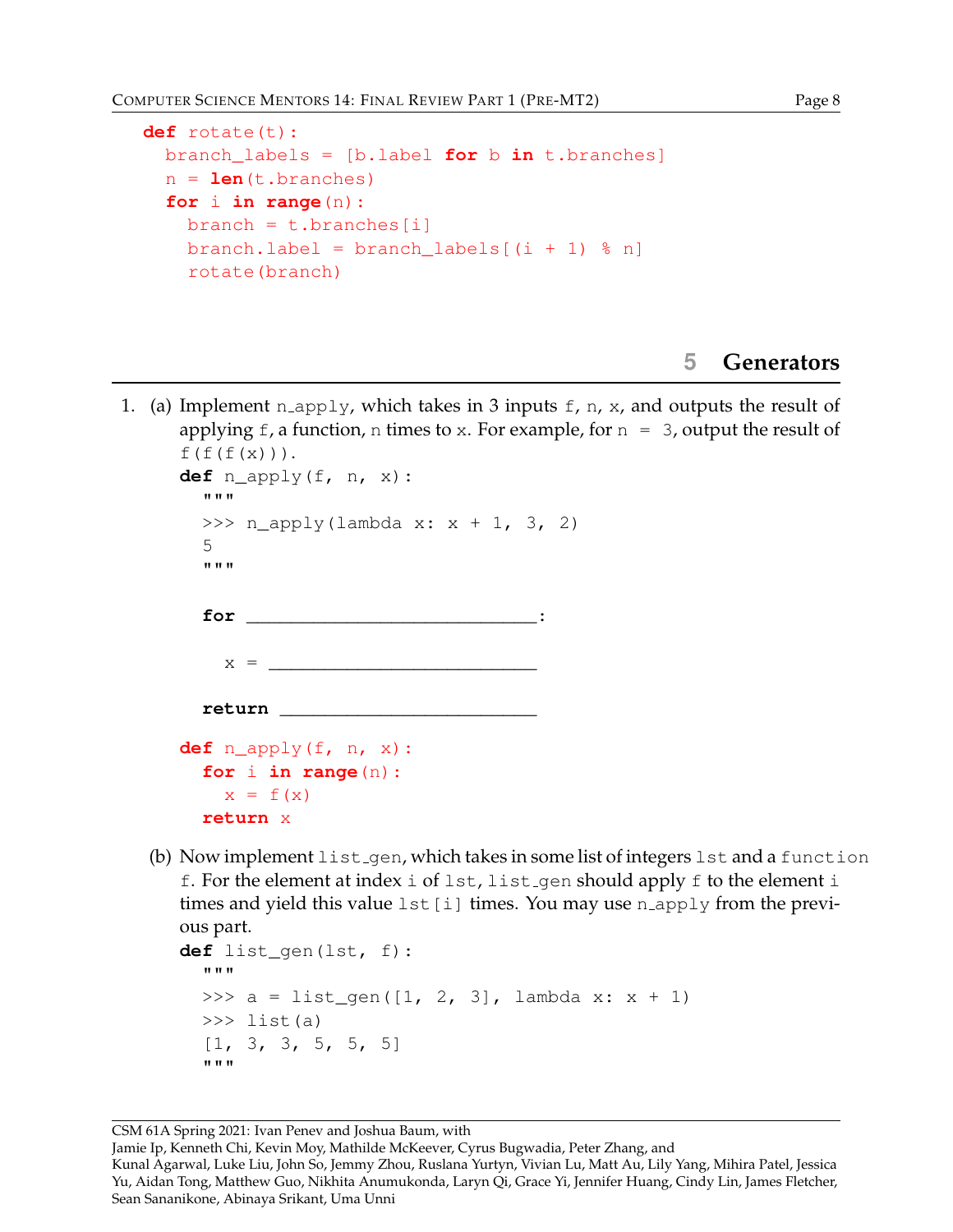**for** \_\_\_\_\_\_\_\_\_\_\_\_\_\_\_\_\_\_\_\_\_\_\_\_\_\_:

```
yield from [_______________________________________]
```
**def** list\_gen(lst, f):

```
for i in range(len(lst)):
 yield from [n_apply(f, i, lst[i]) for j in range(lst[i
    ])]
```
CSM 61A Spring 2021: Ivan Penev and Joshua Baum, with Jamie Ip, Kenneth Chi, Kevin Moy, Mathilde McKeever, Cyrus Bugwadia, Peter Zhang, and Kunal Agarwal, Luke Liu, John So, Jemmy Zhou, Ruslana Yurtyn, Vivian Lu, Matt Au, Lily Yang, Mihira Patel, Jessica Yu, Aidan Tong, Matthew Guo, Nikhita Anumukonda, Laryn Qi, Grace Yi, Jennifer Huang, Cindy Lin, James Fletcher, Sean Sananikone, Abinaya Srikant, Uma Unni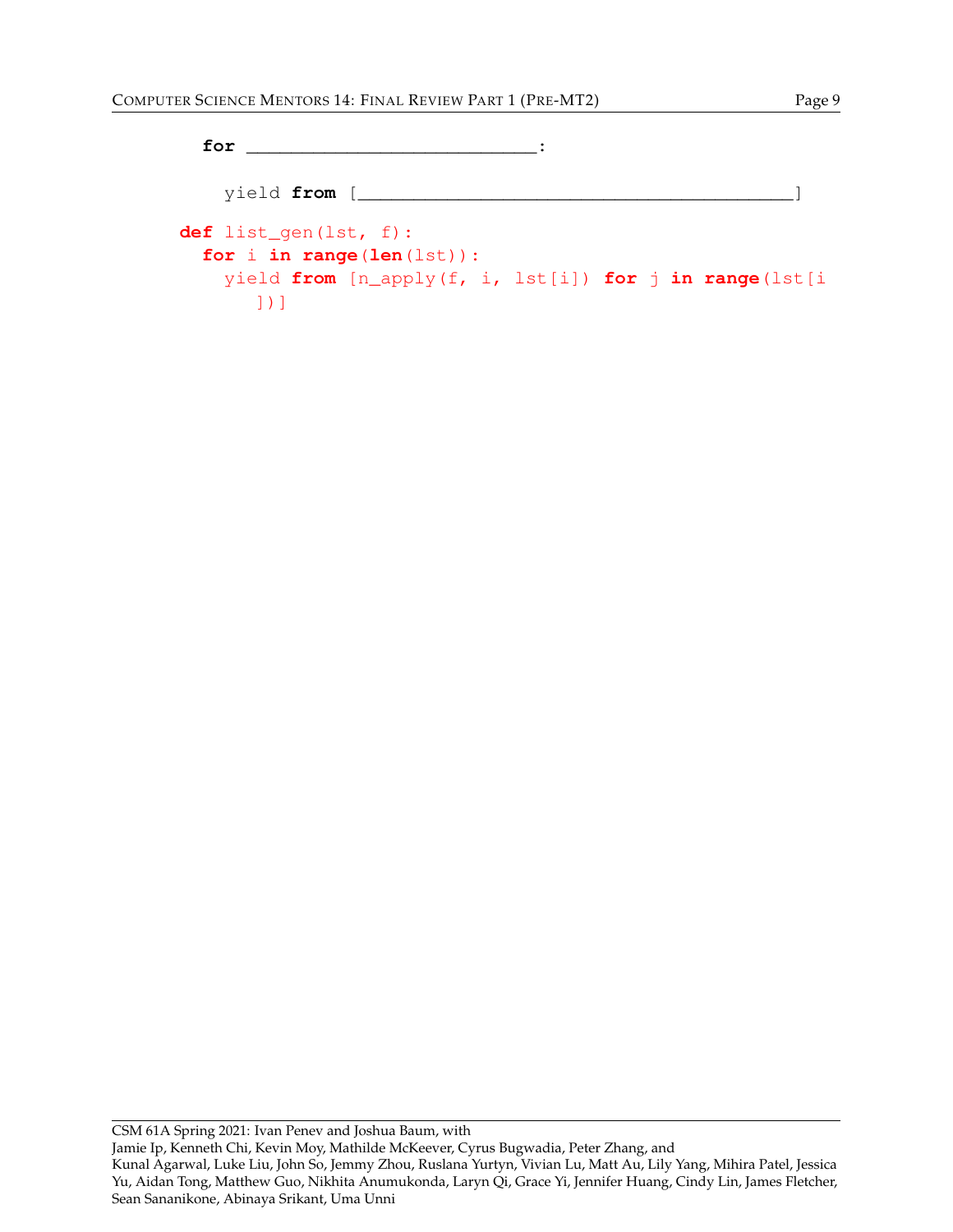2. Complete the implementation of iter\_link, which takes in a linked list and returns a generator which will iterate over the values of the linked list in order. Your function should support deep linked lists.

```
def iter_link(lnk):
  """
  Yield the values of a linked list in order; your function
     should support deep linked lists.
  \gg lst1 = Link(1, Link(2, Link(3, Link(4))))
  >>> list(iter_link(lst1))
  [1, 2, 3, 4]\Rightarrow \frac{1}{5} = Link(1, Link(Link(2, Link(3)), Link(4, Link(5)))
  >>> print(lst2)
  <1 <2 3> 4 5>
  >>> iter_lst2 = iter_link(lst2)
  >>> next(iter_lst2)
  1
  >>> next(iter_lst2)
  2
  >>> next(iter_lst2)
  3
  >>> next(iter_lst2)
  4
  """
  if lnk is not Link.empty:
    if type(_____________________) is Link:
      _____________________________________
    else:
      _____________________________________
    _______________________________________
def iter_link(lnk):
  if lnk is not Link.empty:
    if type(lnk.first) is Link:
      yield from iter_link(lnk.first)
    else:
      yield lnk.first
    yield from iter_link(lnk.rest)
```
CSM 61A Spring 2021: Ivan Penev and Joshua Baum, with

Jamie Ip, Kenneth Chi, Kevin Moy, Mathilde McKeever, Cyrus Bugwadia, Peter Zhang, and

Kunal Agarwal, Luke Liu, John So, Jemmy Zhou, Ruslana Yurtyn, Vivian Lu, Matt Au, Lily Yang, Mihira Patel, Jessica Yu, Aidan Tong, Matthew Guo, Nikhita Anumukonda, Laryn Qi, Grace Yi, Jennifer Huang, Cindy Lin, James Fletcher, Sean Sananikone, Abinaya Srikant, Uma Unni